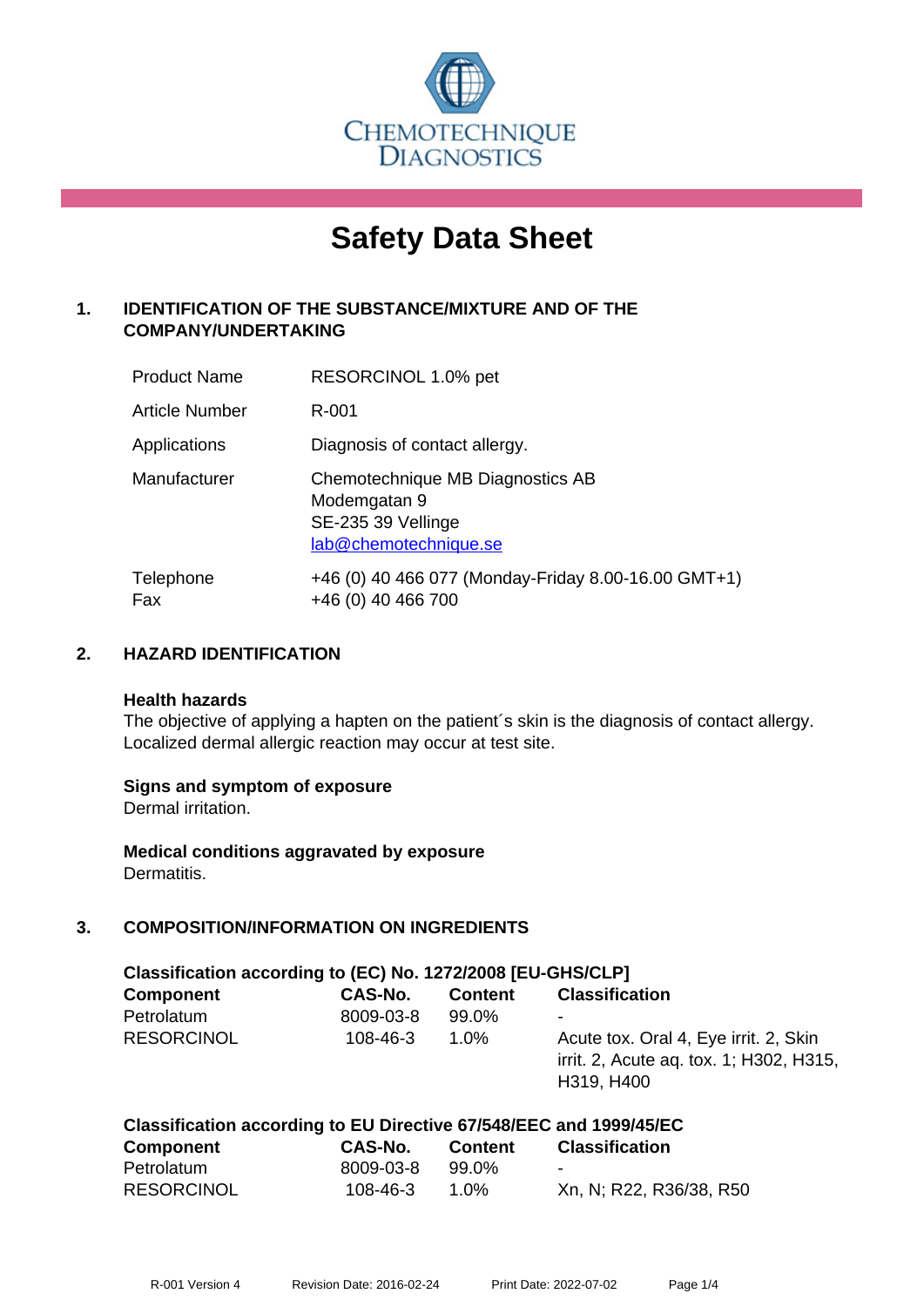## **4. FIRST AID MEASURES**

## **Emergency and first aid procedures**

Obtain medical attention.

# **5. FIRE-FIGHTING MEASURES\***

#### **Suitable extinguish media**

CO2, powder or water spray. Fight larger fires with water spray or alcohol resistant foam.

# **For safety reasons unsuitable extinguishing agents**

Water with full jet.

## **Special protective equipment for fire-fighters**

Wear self-contained respiratory protective device. Wear fully protective suit.

\*Data is shown for petrolatum only

## **6. ACCIDENTAL RELEASES MEASURES**

**Steps to be taken if material is released or spilled** Contain and place in a closed container.

# **7. HANDLING AND STORAGE**

**Precautions to be taken in handling and storage** Store dark at 5-8°C. Avoid extended exposure to light. FOR EXTERNAL USE ONLY.

# **8. EXPOSURE CONTROLS/PERSONAL PROTECTION**

**Respiratory protection** Not required.

**Ventilation** Local exhaust.

**Protective gloves** Disposal gloves.

#### **Eye protection** Not required with normal use.

## **Work/Hygienic practices**

Wash hands after each use.

## **9. PHYSICAL AND CHEMICAL PROPERTIES**

Odour **Odourless** 

Appearance Ivory White Semi-solid

Melting point\* 50-55° C Flash point\*  $>100^{\circ}$ C

Boiling point\* No data available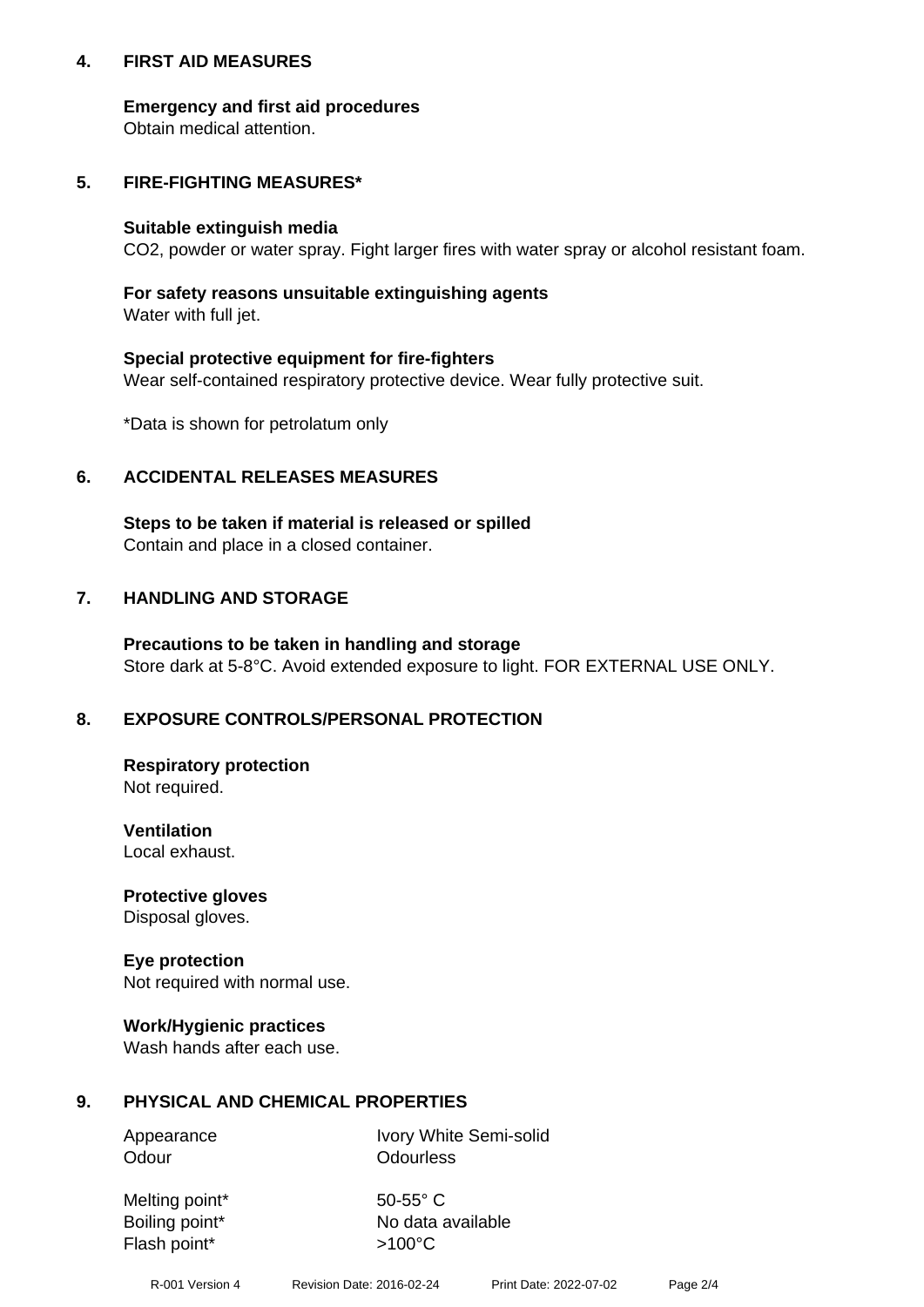Density\* No data available. Solubility in/Miscibility with Water\*

Self ignition\* Product does not self ignite. Danger of explosion\* Product does not present an explosion hazard. Insoluble

\*Data is shown for petrolatum only

# **10. STABILITY AND REACTIVITY**

#### **Incompability**

May react with strong oxidizing agents.

#### **Stability**

Stable at recommended storage conditions.

#### **Hazardous byproducts**

Combustion may generate CO, CO2 and other oxides.

**Hazardous polymerization**

Will not occur.

## **11. TOXICOLOGICAL INFORMATION**

No data available.

## **12. ECOLOGICAL INFORMATION**

No data available.

## **13. DISPOSAL CONSIDERATIONS**

#### **Waste disposal method**

Comply with federal, state/provincial and local regulation.

#### **14. TRANSPORT INFORMATION**

Not dangerous goods.

## **15. REGULATORY INFORMATION**

The classification is according to the latest editions of the EU lists, and extended by company and literature data.

#### **16. OTHER INFORMATION**

#### **Text of H-statements and R-phrases mentioned in Section 3**

| Acute tox. Oral 4 |                           | Acute toxicity, Oral (Category 4)   |                             |  |
|-------------------|---------------------------|-------------------------------------|-----------------------------|--|
| Eye irrit. 2      |                           |                                     | Eye irritation (Category 2) |  |
| Skin irrit. 2     |                           | Skin irritation (Category 2)        |                             |  |
| Acute ag. tox. 1  |                           | Acute aquatic toxicity (Category 1) |                             |  |
| R-001 Version 4   | Revision Date: 2016-02-24 | Print Date: 2022-07-02              | Page 3/4                    |  |